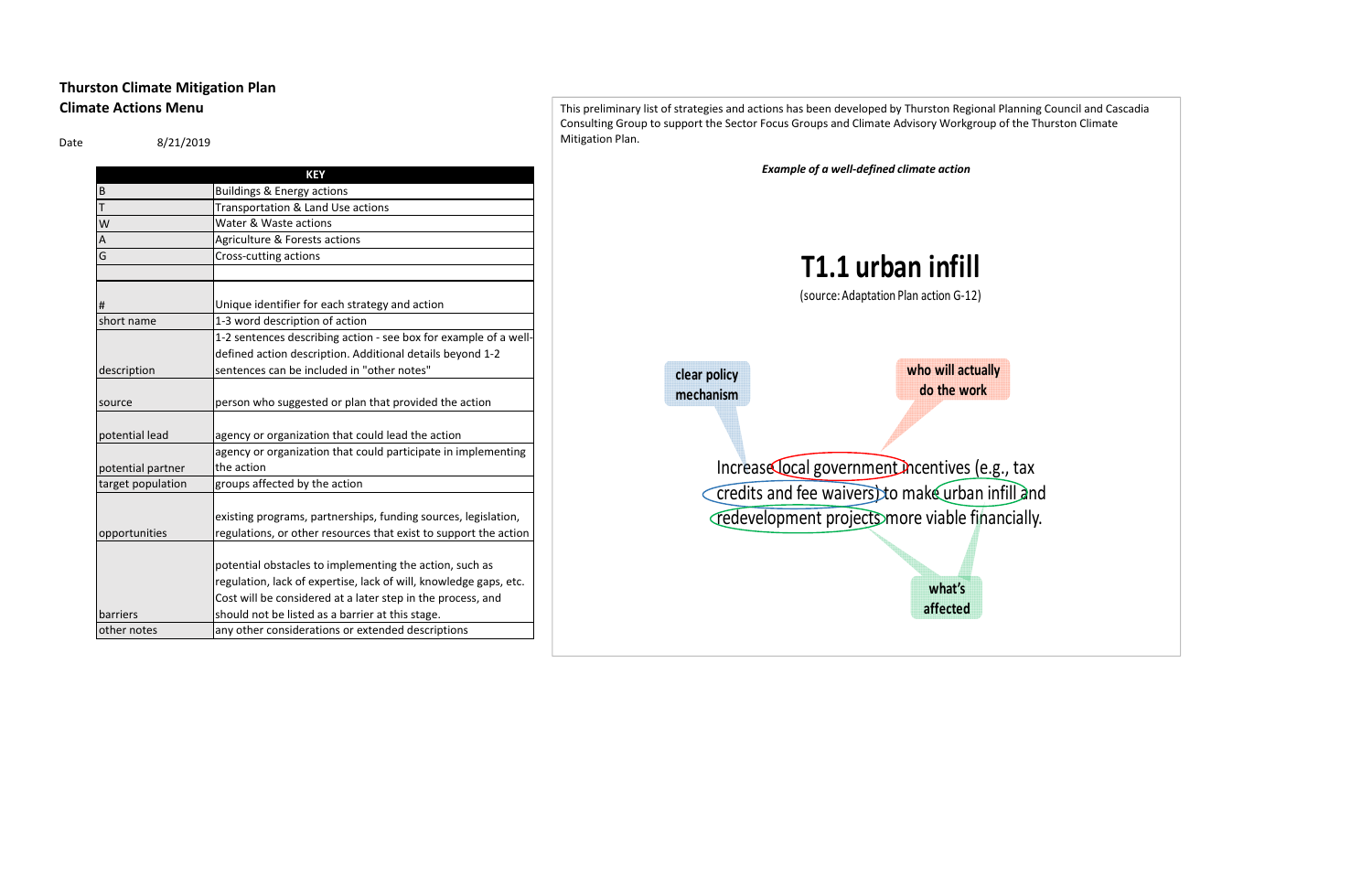| barriers | other notes                                                                                                                                                                                                                                                                                                                                                                                                                            |  |  |  |  |  |  |
|----------|----------------------------------------------------------------------------------------------------------------------------------------------------------------------------------------------------------------------------------------------------------------------------------------------------------------------------------------------------------------------------------------------------------------------------------------|--|--|--|--|--|--|
|          |                                                                                                                                                                                                                                                                                                                                                                                                                                        |  |  |  |  |  |  |
|          | LOTT and local governments are investigating and investing in improving<br>water infrastructure energy efficiency. Olympia, for example, worked with<br>PSE in 2015 to explore ways to optimize the efficiency of water pump<br>stations. LOTT will be completing a major capital project in 2020-2021 that is<br>expected to reduce aeration and pumping and decrease energy usage at the<br>Budd Inlet Treatment Plant by about 20%. |  |  |  |  |  |  |
|          |                                                                                                                                                                                                                                                                                                                                                                                                                                        |  |  |  |  |  |  |
|          |                                                                                                                                                                                                                                                                                                                                                                                                                                        |  |  |  |  |  |  |
|          |                                                                                                                                                                                                                                                                                                                                                                                                                                        |  |  |  |  |  |  |
|          |                                                                                                                                                                                                                                                                                                                                                                                                                                        |  |  |  |  |  |  |
|          |                                                                                                                                                                                                                                                                                                                                                                                                                                        |  |  |  |  |  |  |
|          |                                                                                                                                                                                                                                                                                                                                                                                                                                        |  |  |  |  |  |  |
|          |                                                                                                                                                                                                                                                                                                                                                                                                                                        |  |  |  |  |  |  |
|          |                                                                                                                                                                                                                                                                                                                                                                                                                                        |  |  |  |  |  |  |
|          |                                                                                                                                                                                                                                                                                                                                                                                                                                        |  |  |  |  |  |  |
|          |                                                                                                                                                                                                                                                                                                                                                                                                                                        |  |  |  |  |  |  |
|          |                                                                                                                                                                                                                                                                                                                                                                                                                                        |  |  |  |  |  |  |
|          |                                                                                                                                                                                                                                                                                                                                                                                                                                        |  |  |  |  |  |  |
|          |                                                                                                                                                                                                                                                                                                                                                                                                                                        |  |  |  |  |  |  |
|          |                                                                                                                                                                                                                                                                                                                                                                                                                                        |  |  |  |  |  |  |
|          |                                                                                                                                                                                                                                                                                                                                                                                                                                        |  |  |  |  |  |  |
|          |                                                                                                                                                                                                                                                                                                                                                                                                                                        |  |  |  |  |  |  |
|          |                                                                                                                                                                                                                                                                                                                                                                                                                                        |  |  |  |  |  |  |
|          |                                                                                                                                                                                                                                                                                                                                                                                                                                        |  |  |  |  |  |  |
|          |                                                                                                                                                                                                                                                                                                                                                                                                                                        |  |  |  |  |  |  |
|          | This is Action T-12 of the Thurston Climate Adaptation Plan.  LOTT's<br>downtown Olympia wastewater treatment plant now captures methane to<br>generate heat and electricity on site.                                                                                                                                                                                                                                                  |  |  |  |  |  |  |
|          |                                                                                                                                                                                                                                                                                                                                                                                                                                        |  |  |  |  |  |  |
|          |                                                                                                                                                                                                                                                                                                                                                                                                                                        |  |  |  |  |  |  |
|          |                                                                                                                                                                                                                                                                                                                                                                                                                                        |  |  |  |  |  |  |
|          |                                                                                                                                                                                                                                                                                                                                                                                                                                        |  |  |  |  |  |  |
|          |                                                                                                                                                                                                                                                                                                                                                                                                                                        |  |  |  |  |  |  |

|      |                                                                |                                                                                                                                                                                                                                                                                                                                                     |                                                |                                                 | potential |                   |                                       |          |                                                                                                                                                                                                                                                                                                                                                                                                                                    |
|------|----------------------------------------------------------------|-----------------------------------------------------------------------------------------------------------------------------------------------------------------------------------------------------------------------------------------------------------------------------------------------------------------------------------------------------|------------------------------------------------|-------------------------------------------------|-----------|-------------------|---------------------------------------|----------|------------------------------------------------------------------------------------------------------------------------------------------------------------------------------------------------------------------------------------------------------------------------------------------------------------------------------------------------------------------------------------------------------------------------------------|
| #    | short name                                                     | description                                                                                                                                                                                                                                                                                                                                         | source                                         | potential lead                                  | partners  | target population | opportunities                         | barriers | other notes                                                                                                                                                                                                                                                                                                                                                                                                                        |
|      | W: WATER & WASTE                                               |                                                                                                                                                                                                                                                                                                                                                     |                                                |                                                 |           |                   |                                       |          |                                                                                                                                                                                                                                                                                                                                                                                                                                    |
|      | W1: Increase the efficiency of water infrastructure            |                                                                                                                                                                                                                                                                                                                                                     |                                                |                                                 |           |                   |                                       |          |                                                                                                                                                                                                                                                                                                                                                                                                                                    |
| W1.1 | municipal energy<br>efficiency                                 | ncrease the efficiency of municipal water infrastructure. This includes<br>replacing pumps and other systems that consume large amounts of<br>energy, conducting water and sewer pumping station efficiency audits, or<br>reparing/reducing leaks.                                                                                                  | <b>Adaptation Plan</b>                         | Thurston County,<br>Lacey, Olympia,<br>Tumwater | PSE, LOTT |                   |                                       |          | LOTT and local governments are investigating and investing in improving<br>water infrastructure energy efficiency. Olympia, for example, worked with<br>PSE in 2015 to explore ways to optimize the efficiency of water pump<br>stations. LOTT will be completing a major capital project in 2020-2021 that<br>expected to reduce aeration and pumping and decrease energy usage at th<br>Budd Inlet Treatment Plant by about 20%. |
|      | W1.2 public water systems                                      | Increase the efficiency of public water systems (Group A and Group B).<br>This includes replacing pumps and other systems that consume large<br>amounts of energy, or reparing/reducing leaks.                                                                                                                                                      | <b>TRPC</b>                                    | Thurston PUD                                    |           |                   | <b>Streamflow Restoration funding</b> |          |                                                                                                                                                                                                                                                                                                                                                                                                                                    |
|      | W1.3 rural wells                                               | Encourage/promote use of efficient technology when permitting wells to TRPC<br>serve new rural development.                                                                                                                                                                                                                                         |                                                | <b>Thurston County</b>                          |           |                   |                                       |          |                                                                                                                                                                                                                                                                                                                                                                                                                                    |
|      |                                                                |                                                                                                                                                                                                                                                                                                                                                     |                                                |                                                 |           |                   |                                       |          |                                                                                                                                                                                                                                                                                                                                                                                                                                    |
|      |                                                                |                                                                                                                                                                                                                                                                                                                                                     |                                                |                                                 |           |                   |                                       |          |                                                                                                                                                                                                                                                                                                                                                                                                                                    |
|      | W2: Reduce water consumption                                   |                                                                                                                                                                                                                                                                                                                                                     |                                                |                                                 |           |                   |                                       |          |                                                                                                                                                                                                                                                                                                                                                                                                                                    |
|      | W2.1 municipal water<br>ordinance                              | Implement a water conservation ordinance at a municipal level                                                                                                                                                                                                                                                                                       | Lacey CR2 plan                                 |                                                 |           |                   |                                       |          |                                                                                                                                                                                                                                                                                                                                                                                                                                    |
|      | W2.2 water audits                                              | Conduct water audits of city and county facilities                                                                                                                                                                                                                                                                                                  | Ashland Climate 8<br><b>Energy Action Plan</b> | Thurston County,<br>Lacey, Olympia,<br>Tumwater |           |                   |                                       |          |                                                                                                                                                                                                                                                                                                                                                                                                                                    |
|      | W2.3 water conservation<br>outreach                            | Expand water conservation outreach and incentive programs for residents Ashland Climate &<br>and businesses                                                                                                                                                                                                                                         | <b>Energy Action Plan</b>                      |                                                 |           |                   |                                       |          |                                                                                                                                                                                                                                                                                                                                                                                                                                    |
|      | W2.4 permitting                                                | Review water use of proposed new development in local permitting<br>process                                                                                                                                                                                                                                                                         | <b>TRPC</b>                                    | Thurston County,<br>Lacey, Olympia,<br>Tumwater |           |                   |                                       |          |                                                                                                                                                                                                                                                                                                                                                                                                                                    |
|      |                                                                |                                                                                                                                                                                                                                                                                                                                                     |                                                |                                                 |           |                   |                                       |          |                                                                                                                                                                                                                                                                                                                                                                                                                                    |
|      |                                                                |                                                                                                                                                                                                                                                                                                                                                     |                                                |                                                 |           |                   |                                       |          |                                                                                                                                                                                                                                                                                                                                                                                                                                    |
|      |                                                                | W3: Reduce emissions from wastewater treatment operations                                                                                                                                                                                                                                                                                           |                                                |                                                 |           |                   |                                       |          |                                                                                                                                                                                                                                                                                                                                                                                                                                    |
| W3.1 |                                                                |                                                                                                                                                                                                                                                                                                                                                     |                                                | LOTT                                            |           |                   |                                       |          |                                                                                                                                                                                                                                                                                                                                                                                                                                    |
|      |                                                                |                                                                                                                                                                                                                                                                                                                                                     |                                                |                                                 |           |                   |                                       |          |                                                                                                                                                                                                                                                                                                                                                                                                                                    |
|      |                                                                |                                                                                                                                                                                                                                                                                                                                                     |                                                |                                                 |           |                   |                                       |          |                                                                                                                                                                                                                                                                                                                                                                                                                                    |
|      | W4: Divert more solid waste from landfills                     |                                                                                                                                                                                                                                                                                                                                                     |                                                |                                                 |           |                   |                                       |          |                                                                                                                                                                                                                                                                                                                                                                                                                                    |
|      | W4.1 composting                                                | Increase composting                                                                                                                                                                                                                                                                                                                                 | <b>Thurston Thrives</b>                        |                                                 |           |                   |                                       |          |                                                                                                                                                                                                                                                                                                                                                                                                                                    |
|      | W4.2 demolition waste                                          | Promote alternatives to traditional building demolition such as relocation,<br>deconstruction, and salvage through construction outreach programs.                                                                                                                                                                                                  | Cascadia Consulting                            |                                                 |           |                   |                                       |          |                                                                                                                                                                                                                                                                                                                                                                                                                                    |
|      | W4.3 waste audits                                              | Provide education and waste audits for business owners to increase<br>compost and recycling rates and provide financial incentives.                                                                                                                                                                                                                 | Cascadia Consulting                            |                                                 |           |                   |                                       |          |                                                                                                                                                                                                                                                                                                                                                                                                                                    |
|      | W4.4 water fill stations                                       | Install more water bottle filling stations at public buildings, especially at<br>parks and recreational facilities.                                                                                                                                                                                                                                 | Cascadia Consulting                            |                                                 |           |                   |                                       |          |                                                                                                                                                                                                                                                                                                                                                                                                                                    |
|      | W4.5 gleaning                                                  | Create systems to support food donations by hospitality industry and<br>other institutional food producers. Support local business and encourage<br>local food donations. Create additional incentives for farmers to<br>encourage gleaning. Support distribution model that improves access of<br>low income households to food throughout county. | Thurston Thrives                               |                                                 |           |                   |                                       |          |                                                                                                                                                                                                                                                                                                                                                                                                                                    |
|      | W4.6 commercial recycling                                      | Establish/expand business recycling programs                                                                                                                                                                                                                                                                                                        | Lacey CR2 plan                                 |                                                 |           |                   |                                       |          |                                                                                                                                                                                                                                                                                                                                                                                                                                    |
|      |                                                                |                                                                                                                                                                                                                                                                                                                                                     |                                                |                                                 |           |                   |                                       |          |                                                                                                                                                                                                                                                                                                                                                                                                                                    |
|      |                                                                |                                                                                                                                                                                                                                                                                                                                                     |                                                |                                                 |           |                   |                                       |          |                                                                                                                                                                                                                                                                                                                                                                                                                                    |
|      | W5: Generate energy from waste sources<br>W5.1 waste-to-energy | Generate additional energy from waste products (e.g., woody biomass and Adaptation Plan                                                                                                                                                                                                                                                             |                                                |                                                 |           |                   |                                       |          | This is Action T-12 of the Thurston Climate Adaptation Plan.  LOTT's                                                                                                                                                                                                                                                                                                                                                               |
|      |                                                                | sewage) in Thurston County.                                                                                                                                                                                                                                                                                                                         |                                                |                                                 |           |                   |                                       |          | downtown Olympia wastewater treatment plant now captures methane to<br>generate heat and electricity on site.                                                                                                                                                                                                                                                                                                                      |
|      | W5.2 heat exchange                                             | Look into heat exchange potential of embedded energy in wastewater<br>and/or reclaimed water                                                                                                                                                                                                                                                        | Rich Hoey                                      |                                                 |           |                   |                                       |          |                                                                                                                                                                                                                                                                                                                                                                                                                                    |
|      |                                                                |                                                                                                                                                                                                                                                                                                                                                     |                                                |                                                 |           |                   |                                       |          |                                                                                                                                                                                                                                                                                                                                                                                                                                    |
|      | W6.1 emissions monitoring                                      | W6: Reduce consumption of carbon-intensive goods and services<br>Determine and implement effective ways to track consumption based                                                                                                                                                                                                                  | Ashland Climate &                              |                                                 |           |                   |                                       |          |                                                                                                                                                                                                                                                                                                                                                                                                                                    |
|      |                                                                | emissions                                                                                                                                                                                                                                                                                                                                           | <b>Energy Action Plan</b>                      |                                                 |           |                   |                                       |          |                                                                                                                                                                                                                                                                                                                                                                                                                                    |
|      | W6.2 meat reduction                                            | Encourage plant-rich diet/less meat consumption                                                                                                                                                                                                                                                                                                     | Thurston Thrives                               |                                                 |           |                   |                                       |          |                                                                                                                                                                                                                                                                                                                                                                                                                                    |
|      | W6.3 collaborative<br>consumption                              | Support "collaborative consumption" community projects like tool libraries Cascadia Consulting<br>and repair cafes, through mini-grant programs.                                                                                                                                                                                                    |                                                |                                                 |           |                   |                                       |          |                                                                                                                                                                                                                                                                                                                                                                                                                                    |